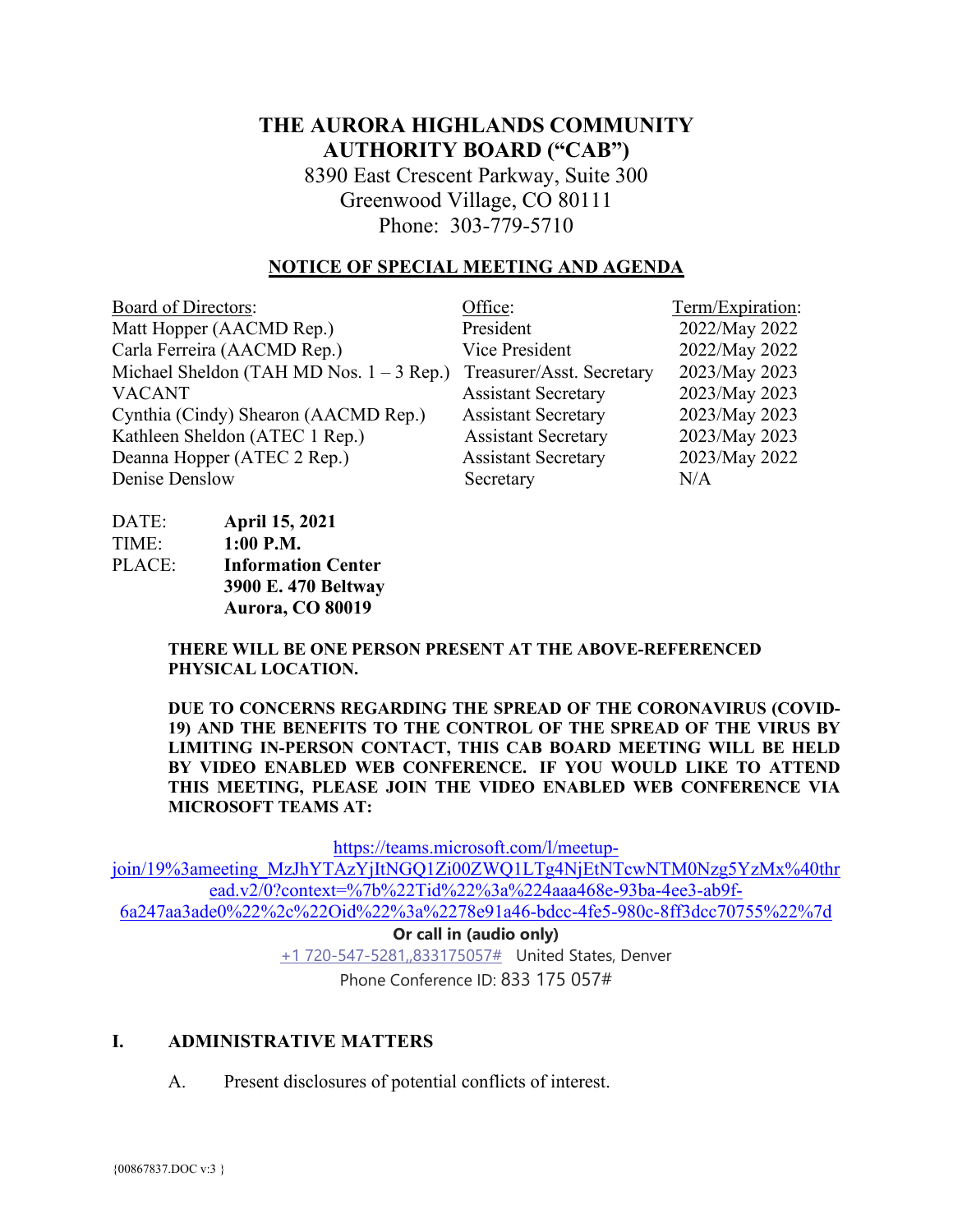The Aurora Highlands Community Authority Board April 15, 2021 Page 2

- B. Confirm Quorum, location of meeting and posting of meeting notices. Approve Agenda.
- C. Public Comment. Members of the public may express their views to the Board on matters that affect the CAB that are otherwise not on the agenda. Comments will be limited to three (3) minutes per person.

# **II. CONSENT AGENDA**

Consent Agenda – These items are considered to be routine and will be ratified by one motion. There will be no separate discussion of these items unless a board member so requests; in which event, the item will be removed from the Consent Agenda and considered in the Regular Agenda.

- A. Review and consider approval of the March 18, 2021/Continued March 25, 2021 and March 25, 2021 special meeting minutes (enclosures).
- B. Ratify approval of authorization of CAB accountant to write checks on the CAB account.

### **III. LEGAL MATTERS**

A. Discuss potential park improvements and authorize all actions necessary and appropriate relative to potential acquisition.

# **IV. FINANCIAL MATTERS**

- A. Discuss status of Lender funding requests and consider approval of payment of claims for operating costs, in the amount of \$32,923.55 (numbers based upon information available at time of preparation of Agenda, final numbers to be presented by accountant at meeting) (enclosure).
- B. Discuss and approve processing April 2021 Series 2020A Draw.
	- 1. Discuss and consider approval of acceptance of CAB and Aerotropolis Area Coordinating Metropolitan District ("District") Engineer's Report and Verification of Costs Associated with Public Improvements (Draw No. 34) Engineer's Report and Verification of Costs No. 11 prepared by Schedio Group LLC (enclosure).
	- 2. Discuss and consider adoption of Resolution of the Board of Directors of the CAB Authorizing a Draw on April 21, 2021 of the CAB Special Tax Revenue Draw-Down Bonds, Series 2020A (enclosure).

#### **V. MANAGER MATTERS**

A. Manager's Report (enclosure).